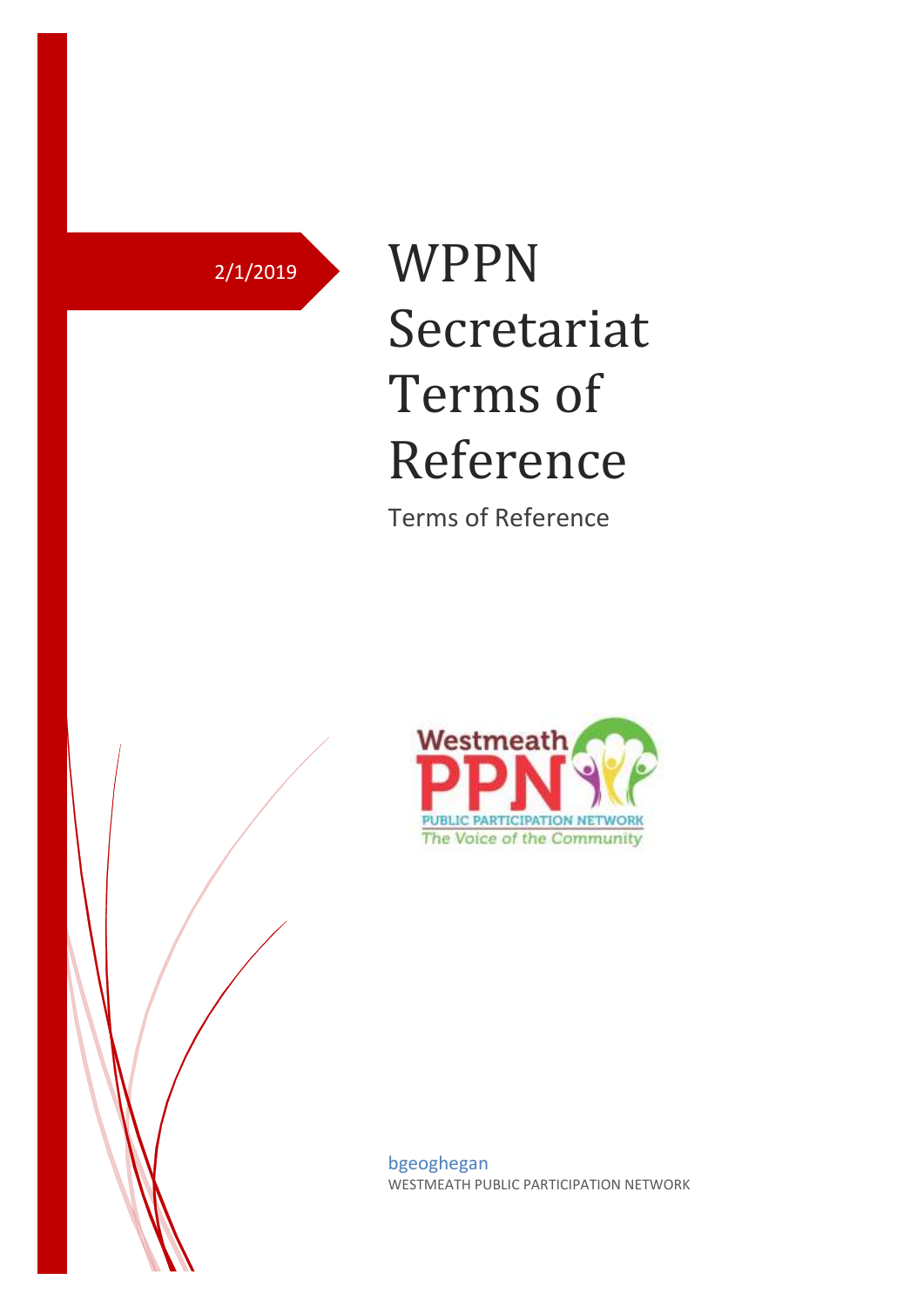

# **Westmeath Public Participation Network Secretariat Terms of Reference**

# **1. Background & Overview of the PPN**

*The Working Group on Citizen Engagement* was established by the Government in September 2013. The role of this Group was to make recommendations to ensure more extensive and diverse input by citizens into local government. The Group recommended that a *"Public Participation Network" be established in each local authority area to enable the public to take an active formal role in relevant policy making and committees of the Local Authority"*.

In response to this recommendation, Public Participation Networks were set up in each local authority area under Section 46 of the Local Government Reform Act 2014. The aim was to provide a *"framework for public participation in local government ........... by which citizens and communities will be encouraged and supported to participate in the decision-making processes of the local authority"*. In June 2014, the Dept of Environment, Community and Local Government issued guidelines to all Local Authorities on the establishment of PPNs in their areas. The PPN ensures that Westmeath communities have a say in how Westmeath County Council works and provides a new way for the public to engage with the Council. The PPN is the recognised link through which the Council connects with the community & voluntary, social inclusion & environmental sectors.

#### **2. Role of the PPN**

#### **The role of the PPN is:**

**a)** To contribute to the Council's development plans and to develop a vision for the well-being of present and future generations.

**b)** To facilitate opportunities for networking, communication and information sharing between the Council and the community & voluntary, social inclusion and environmental sectors, as well as other agencies/organisations.

**c)** To identify issues of collective concern and to work to influence local policy relating to these issues.

**d)** To actively support inclusion of socially excluded groups, communities experiencing high levels of disadvantage, discrimination & inequality, and to enable their participation at local level.

**e)** To facilitate the selection of representatives from the community & voluntary, social inclusion and environmental sectors onto Council policy-making bodies and other decision-making bodies.

**f)** To feed a broad range of ideas, experiences, suggestions and proposals of the WPPN into policies and plans being developed by the Local Authority other decision-making bodies.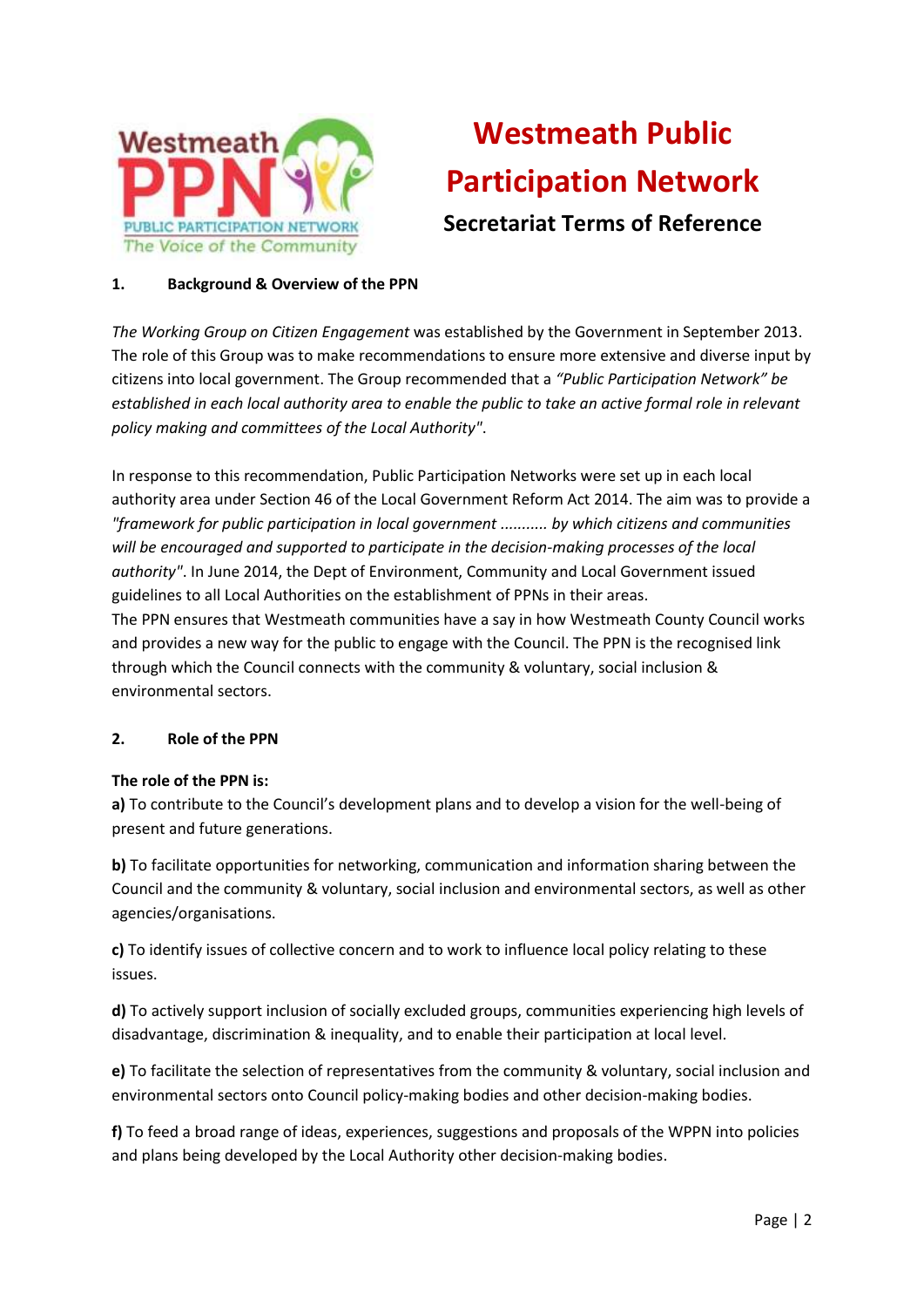# **3. Structure of the Secretariat**

# **3.1** There are 8 members elected to Westmeath PPN Secretariat, comprising:

- 1 representative from each of the 2 Municipal Districts. (Athlone & Mullingar)
- 2 representatives from each of the 3 Electoral Colleges/Pillars:
	- Community & Voluntary
	- Social Inclusion
	- Environment
- **3.2** All members on the Secretariat have equal status.
- **3.3** The Secretariat operates on a flat structure. A Chairperson is elected at each Secretariat meeting and will remain as Chairperson until next Secretariat meeting.
- **3.4** Sub-groups of the Secretariat are established, as required, to oversee agreed areas of business. Terms of Reference for sub-groups are developed, as appropriate, by each subgroup. Sub-groups are required to report to the Secretariat on all relevant matters.

# **4. Role of the Secretariat**

The role of the Secretariat is to:

**a)** Facilitate the implementation of decisions of WPPN.

**b)** Ensure the proper functioning of WPPN and co-ordinate its activities.

**c)** Communicate extensively and regularly with all WPPN members and disseminate information concerning WPPN activities as widely as possible.

**d)** Work closely with WPPN staff to support them to deliver WPPN objectives.

**e)** Ensure that WPPN representatives represent the views, interests and priorities of their Linkage Group/Municipal District/Electoral College and not those of their own group/organisation.

## **5. Role of the Chairperson/Facilitator**

- **5.1** The role of the Chairperson/Facilitator is to: - actively facilitate meetings
	- sign relevant documentation on behalf of Secretariat
- **5.2** The role of the Chairpersons/Facilitator rotates monthly (at each Secretariat meeting), as agreed by consensus, and is alternated to ensure that a gender balance is maintained within the role.
- **5.3** The Chairperson/Facilitator is not the sole / main representative of the Secretariat, as all Secretariat members have equal representative status.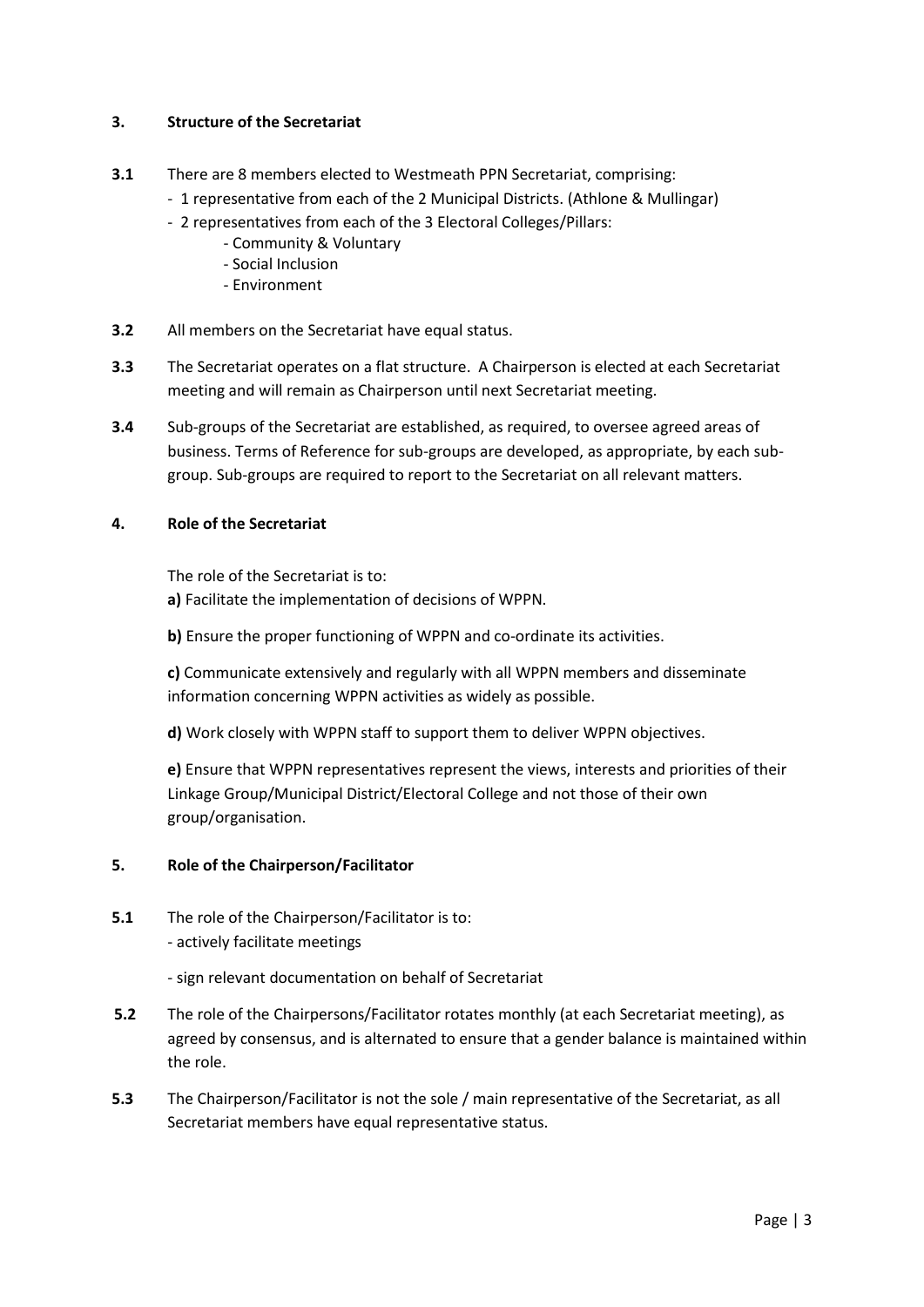#### **6. Meeting Agenda**

- **6.1** In advance of all meetings, the Resource Worker issues a draft agenda to all Secretariat members for their input.
- **6.2** The draft agenda and minutes are distributed by the Resource Worker 5 working days prior to meetings.
- **6.3** The agenda is agreed at the start of each meeting. The standard agenda is:
	- Apologies
	- Election of Chairperson
	- Adopting the draft Agenda
	- Minutes and Matters Arising
	- Reports and Updates from reps
	- Finance and Budget Update
	- Correspondence
	- AOB

#### **6.4 Agenda items are:**

- for information
- for discussion
- for decision /ratification

#### **7. Minutes**

- **7.1** Minutes are taken by the Resource worker or, as required, by a nominated Secretariat member on a rotating basis.
- **7.2** Minutes are proposed and seconded at meetings.
- **7.3** Minutes reflect decisions taken, actions agreed, and a synopsis of the discussion.

#### **8. Meetings**

#### **8.1 Location and Timing**

**a)** Meetings are held in Council offices or locations as agreed with Secretariat in advance. Meeting venues will be decided based on accessibility and cost factors.

**b)** Meetings will be held at dates/times suitable for all members.

#### **8.2 Meeting Refreshments**

**a)** When required, refreshments are provided at meetings. There is reasonable regard for dietary requirements and budgetary restrictions. Refreshments do not include alcoholic beverages.

#### **8.3 Meeting Expenses**

**a)** Expenses are accrued by Secretariat members are calculated at rate determined by Dept. of Public Exp. & Reform and are applied on the basis of kilometers travelled to meetings. Fuel receipts are not accepted.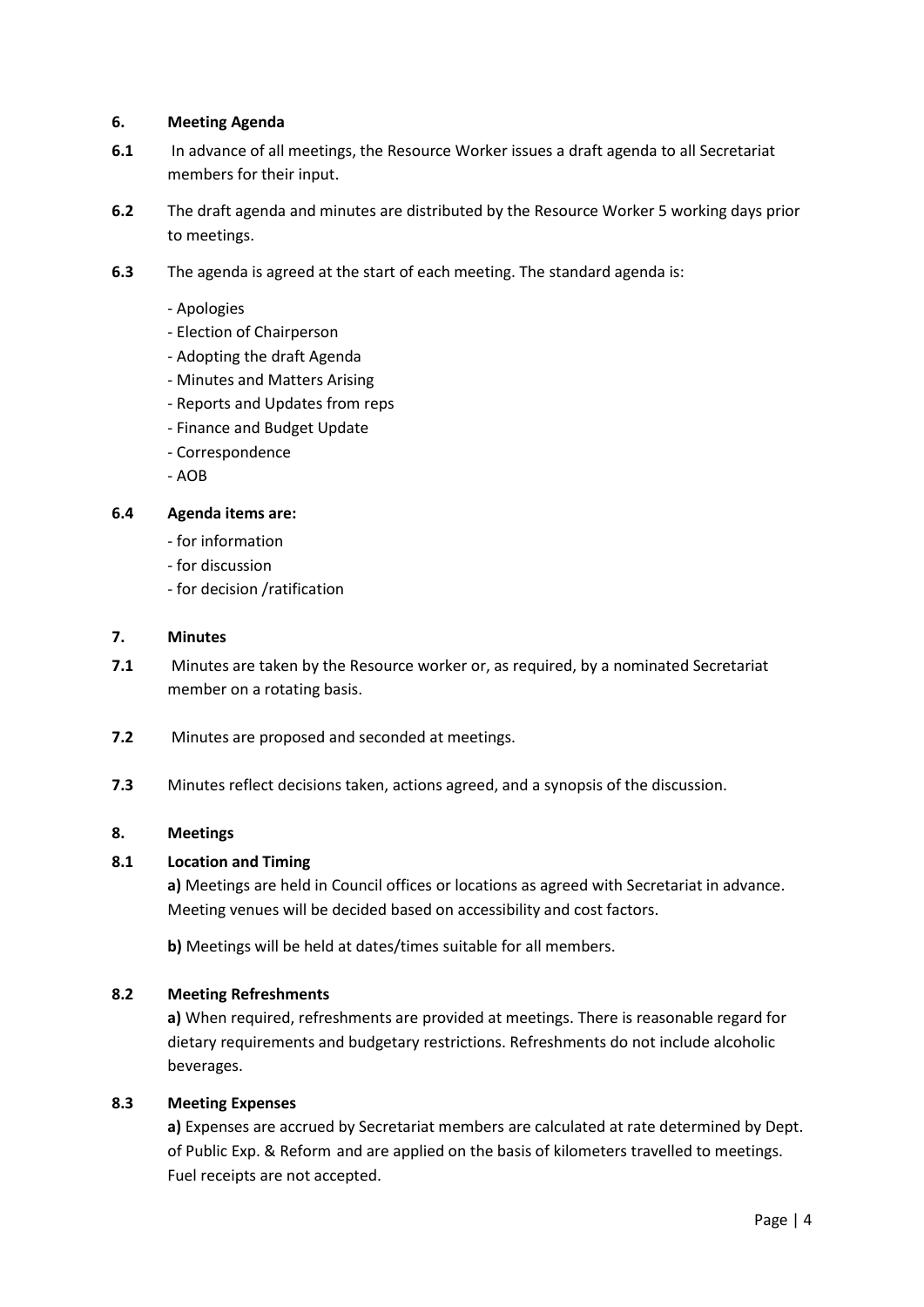**a.1)** Note that mileage should be calculated via AA Route Finder/Google Maps or similar reliable reference.

**b)** Where possible and practicable, public transport should be used for longer journeys.

**c)** Claim forms are completed quarterly and submitted to the Resource worker, who crossreferences claims with meeting attendance records.

**d)** Subsistence is not payable for any meetings held in Co. Westmeath or at events where catering is provided e.g. SJI training.

**e)** Subsistence for meetings outside Co. Westmeath is based on Local Authority subsistence rates, subject to budgetary review after 12 months.

# **8.4 Frequency of Meetings**

- **a)** Meetings are held as required to meet the programme of work.
- **b)** Usually once per calendar month

## **8.5 Meeting Attendance**

**a)** If a member misses three or more consecutive meetings, and/or attends less than twothirds of meetings annually, he/she will be asked to consider their position.

**b)** If it is considered that a member is not participating in a meaningful way, or if absences are deemed to be unreasonable, then he/she will be asked to step down.

**c)** Reasonable notified lengthy absences (e.g. due to ill health or family commitment) is considered on a case-by-case basis.

` **d)** In certain circumstances, tele-conferencing is considered as attendance at meetings.

#### **8.2 Quorum**

**a)** A Secretariat meeting is deemed to have a quorum when attendance of Secretariat members includes one-half plus one of the filled seats.

**b)** In situations where a member has notified the Secretariat of a lengthy absence (see 6.5c), the quorum is reduced to reflect this.

#### **9. Decision-Making**

- **9.1** The ruling body of the PPN is the Plenary. As such, the Secretariat's decision-making functions relate to operational, administrative and procedural matters. In this regard, the following applies:
	- **a)** Decisions are made by consensus where possible, or otherwise by majority vote
	- **b)** Majority Vote half plus one (5)

**c)** No proxy voting is allowed.

**9.2** The Secretariat facilitates the implementation of the decisions of the Plenary in relation to strategic, policy and budgetary matters.